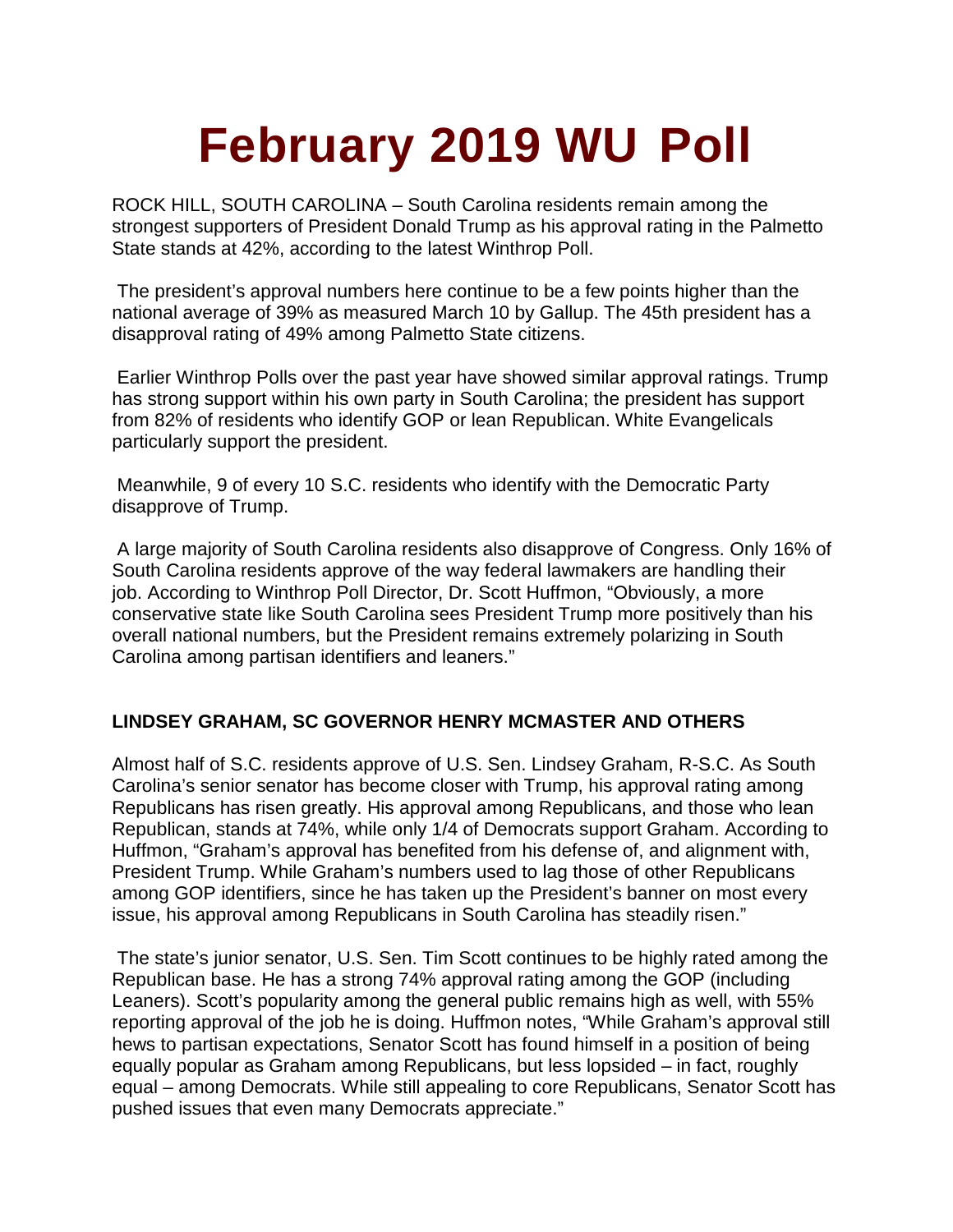S.C. Governor Henry McMaster's approval rating in South Carolina stands at 52% which has gone up since he won election in November. Nearly 3/4 of GOP residents, particularly those who also support Trump, back the former lieutenant governor. Democrats aren't as charitable, with only 34% giving McMaster a positive nod. According to Huffmon, "Governor McMaster is not only 'above water' – meaning his approval is higher than his disapproval -, but his overall approval among South Carolinians is over 50%. Further, his faithfulness to President Trump has paid off with more than seven in ten Trump supporters in SC also supporting Governor McMaster."

The S.C. General Assembly got an approval nod from 43% of those polled while 31% disapprove of the job they're doing. With a huge windfall of revenues, South Carolina residents will be watching this spring to see how lawmakers handle several important issues, including education and teacher raises.

# **ECONOMY AND STATE GOVERNMENT**

Nearly 60% of Winthrop Poll respondents said our country is headed in the wrong direction. Yet two thirds of South Carolina residents said our country's economy is very good or fairly good. More than half (53%) think South Carolina is moving in a positive direction, while ¾ of residents think the condition of the state's economy is either very or fairly good.

A majority of S.C. residents are optimistic about the future and their own finances: they are confident that our country and the state's economic conditions are getting better. Nearly 60% described their own financial situation as good or excellent, and a significant number reported their personal finances were getting better.

S.C. residents said the most important problem facing our country is immigration, followed by politicians/government, Donald Trump and racism. Those surveyed said the most important issues facing the Palmetto State are education, roads/bridges/infrastructure, jobs or unemployment, and racism.

# **GUN OWNERSHIP AND ABORTION**

Concerning background checks for those making gun purchases, 80% of those surveyed said they would support legislation that would require a completed background check before a person is sold a gun. Currently, when a person buys a firearm, if the background check takes longer than three days, the buyer can receive the gun if the seller agrees.

This loophole came to the forefront with a gun sale for Dylann Roof, the convicted shooter in the 2015 [assault on Emanuel AME Church](https://www.cbsnews.com/charleston-shooting/) in Charleston, South Carolina, who shot at 12 victims, killing nine of them.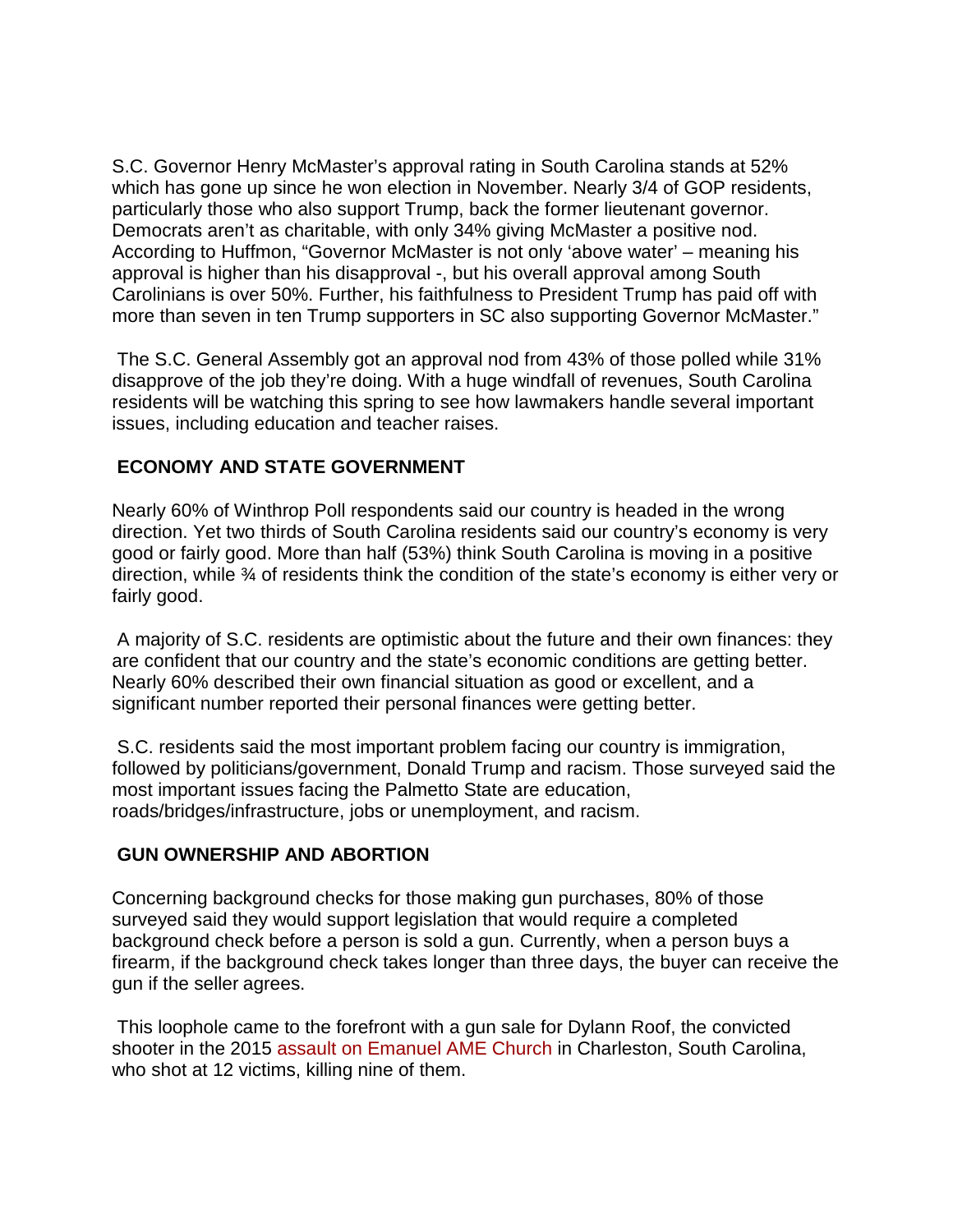Both GOP and Democrats supported legislation similarly on this issue. Dr. Huffmon notes, "Most firearm purchases need to have a background check anyway; everyone – Republicans, Democrats, or otherwise, - seem to have no problem with ensuring that those checks are fully completed. Such a measure ensures law abiding citizens can still buy guns while there is an extra check on people like the Charleston murderer, who I won't name, getting a firearm."

With abortion, a majority of South Carolinians surveyed said they favor at least some restrictions on abortions. However, strong majorities believe that some circumstances, such as the health of mother, the viability of fetus, or rape and incest, do warrant legal abortions.

Dr. Huffmon states, "While a majority of South Carolina citizens favor some restrictions on abortions in the state, significant majorities still want legal abortions for those whose health is threatened, are carrying a non-viable fetus, or are pregnant as the result of rape or incest. This data shows that South Carolinians are NOT fans of abortion, but recognize certain circumstances when legal abortion may be appropriate. These attitudes cut against so-called 'personhood' bills which would outlaw ALL abortion and even several kinds of birth control."

S.C. residents were torn about what to do with the extra fertilized eggs for women who are trying to get pregnant. Twenty percent said dispose of the eggs, 33% said to use them for research, 11% said to freeze the eggs indefinitely, while 21% said some other option was more desirable such as donating the eggs to an infertile couple.

### **METHODOLOGY**

For this latest Winthrop Poll, callers surveyed 1007 adult residents in South Carolina by landline and cell phone in late February and March. **All Respondents** have a **margin of error of approximately +/- 3.1%** at the 95% confidence level. Any subset will havea larger margin of error. Margins of error are based on unweighted sample size and account for design effects.

### **POLL FUNDING AND CONTACT INFORMATION**

The Winthrop Poll is funded by Winthrop University. For additional information, or to set up an interview with **Poll Director Scott Huffmon**, please contact **Judy Longshaw** at [longshawj@winthrop.edu](mailto:longshawj@winthrop.edu) or 803-323-2404 (office) or 803-984-0586 (cell).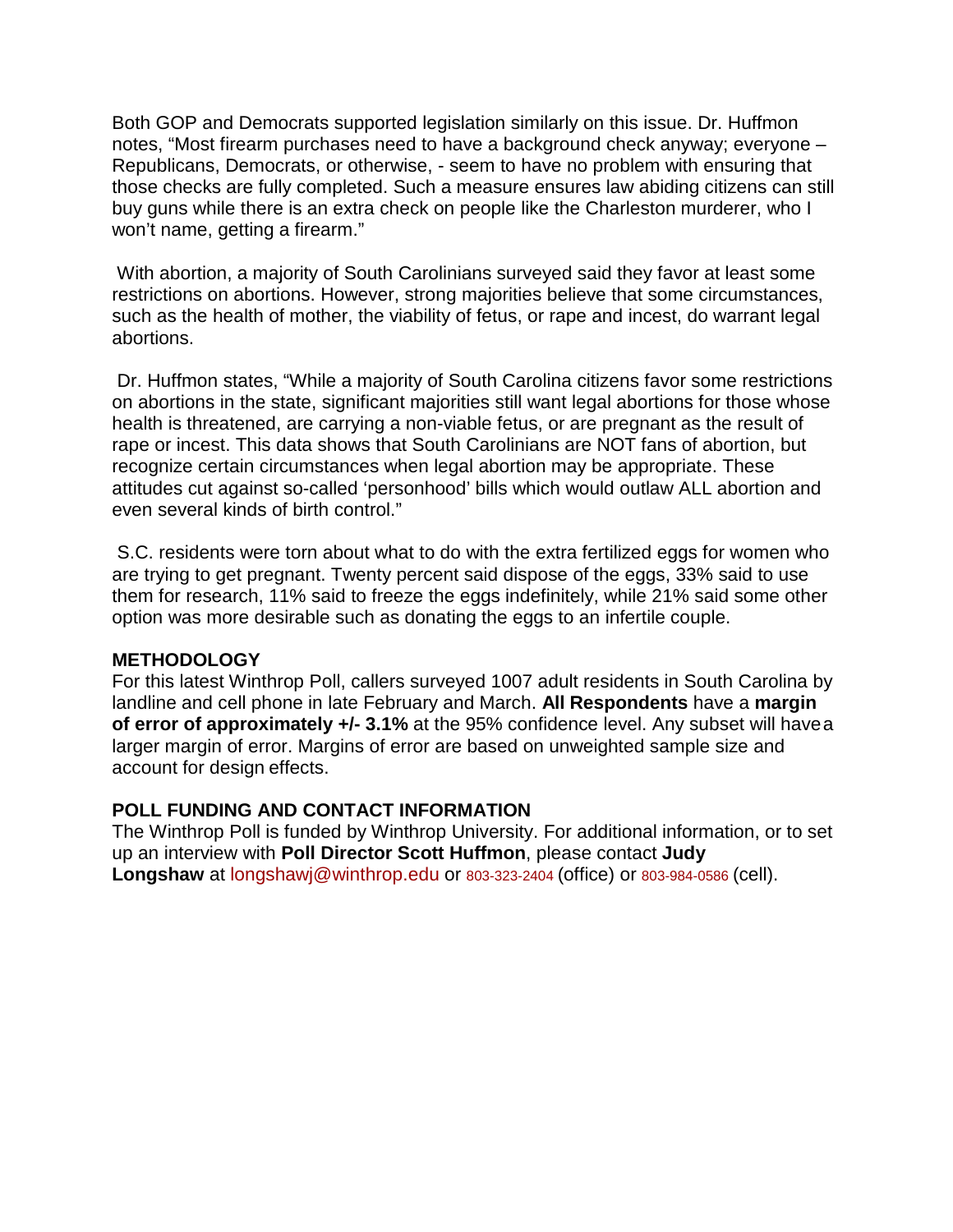# **Survey Methodology February 2019 Winthrop Poll**

These results represent the responses of 1007 adult residents in South Carolina. Results that use **all respondents** have **a margin of error of +/- 3.1%** at the 95% confidence level. Any subset will have a larger margin of error. Margins of error are based on unweighted sample size and account for design effects.

\*\*\*\*\*\*\*\*\*\*\*\*\*\*\*\*\*\*\*\*\*\*\*\*\*\*\*\*\*\*\*\*\*\*\*\*\*\*\*\*\*\*\*\*\*\*\*\*\*\*\*\*\*\*\*\*\*\*\*\*\*\*\*\*\*\*\*\*\*\*\*\*\*\*\*\*\*\*\*\*\*\*\*\*\*

Margins of error are based on weighted sample size and account for design effects. No design effects were expected due to sampling methodology.

Phone calls were made primarily during weekday evenings, all day Saturday, and Sunday afternoon and evening. Conducting weekend calls is important to avoid systematically excluding certain populations (such as those who may work 2nd or 3rd shift during the week).

The survey used (1) Random Digit Dialing (RDD) and (2) Wireless phone number sampling. Both RDD and wireless samples are crucial to ensure no adult in the geographical area of interest is systematically excluded from the sample. All samples were purchased from Dynata (formerly Survey Sampling International).

# **Data are weighted based on age, sex, race, and education using Census Bureau data.**

Phone numbers selected for the survey were re-dialed up to 5 times in an attempt to reach a respondent. Surveys were conducted in English.

Computerized autodialers were not used in order to ensure the survey of wireless phones complied with the Telephone Consumers Protection Act and all FCC rules regarding contacting wireless telephones.

The Winthrop Poll is paid for by Winthrop University.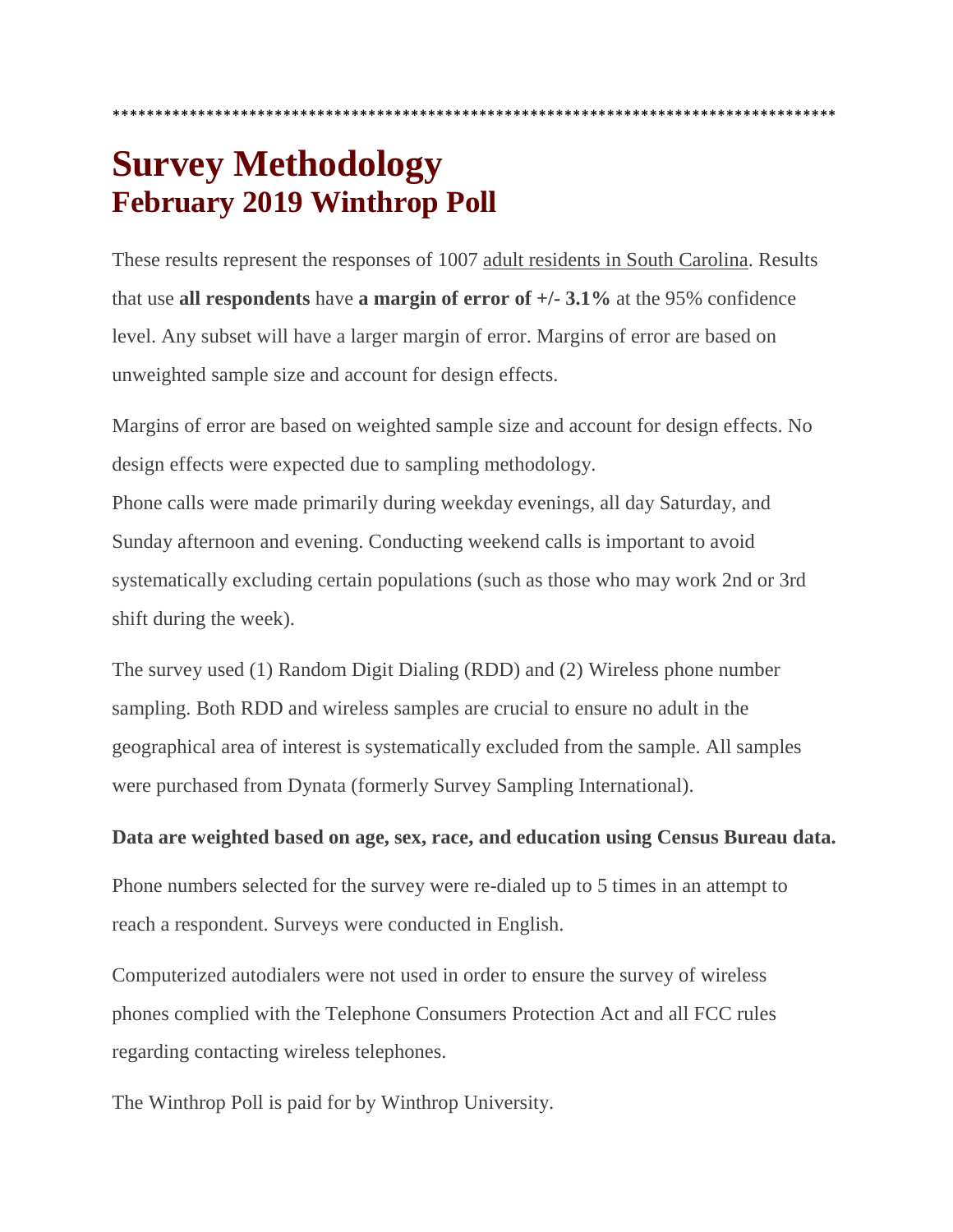### **Poll Demographics for February 2019 Winthrop Poll v. Census Data on South Carolina**

|              | <b>Census for SC</b> | <b>March 2019</b><br><b>Winthrop Poll</b> |
|--------------|----------------------|-------------------------------------------|
| Male         | 47.9412              | 49.6                                      |
| Female       | 52.05879             | 49.8                                      |
| Not Sure     |                      | 0.7                                       |
| 18-19        | 4.0608               | 4.3                                       |
| 20-29        | 17.966               | 17.1                                      |
| 30-39        | 16.4846              | 16.6                                      |
| 40-49        | 17.9802              | 17.8                                      |
| 50-59        | 17.7694              | 18.0                                      |
| 60-69        | 13.9953              | 14.4                                      |
| 70-79        | 7.5244               | 7.7                                       |
| 80-89        | 3.5764               | 3.6                                       |
| 90-99        | 0.6247               | 0.6                                       |
| over 100     | 0.0184               |                                           |
| White        | 68.57                | 66.1                                      |
| <b>Black</b> | 26.5                 | 26.4                                      |
| Other        | 4.93                 | 5.4                                       |
| Refused      |                      | 2.1                                       |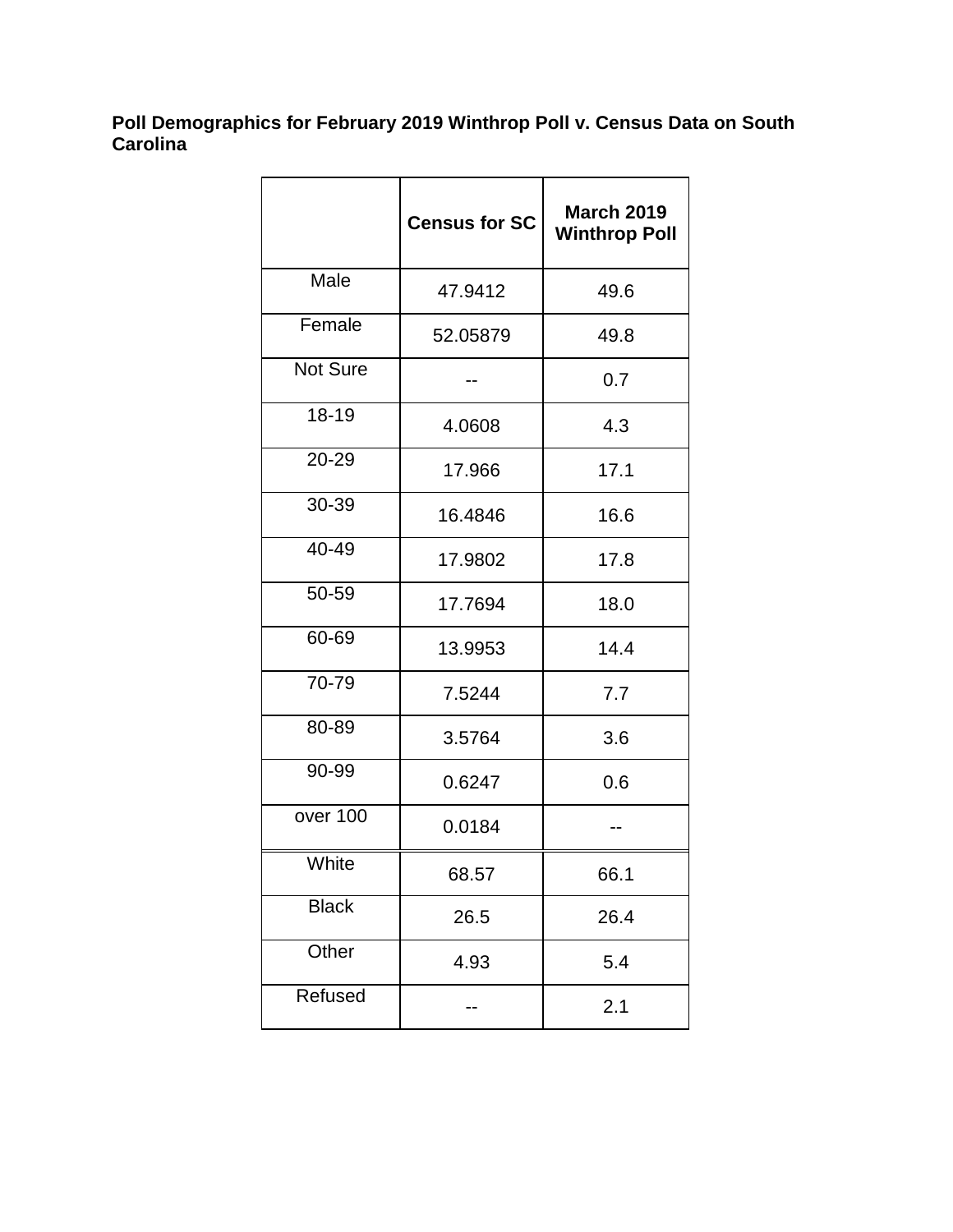# **Cell entries represent percent responding as indicated. Columns may not sum to 100 due to rounding**

Table 1: Do you approve or disapprove of the way **Donald Trump** is handling his job as President of the United States?

|                   | All<br>Respondents | <b>GOP</b><br>(including<br>Leaners) | <b>Democrats</b><br>(incl<br>Leaners) | White<br>Evangelicals | National<br>Approval<br>(Gallup<br>3/10/19 |
|-------------------|--------------------|--------------------------------------|---------------------------------------|-----------------------|--------------------------------------------|
| Approve           | 42                 | 82                                   | 3                                     | 72                    | 39                                         |
| <b>Disapprove</b> | 49                 | 11                                   | 92                                    | 19                    | 57                                         |
| <b>Not Sure</b>   | 7                  | 7                                    | 4                                     | 8                     |                                            |
| Refused           | $\overline{2}$     | 1                                    | 1                                     | 1                     |                                            |

Table 2: Do you approve or disapprove of the way **Congress** is handling its job?

|            | All                |
|------------|--------------------|
|            | <b>Respondents</b> |
| Approve    | 16                 |
| Disapprove | 72                 |
| Not Sure   | 10                 |
| Refused    | 2                  |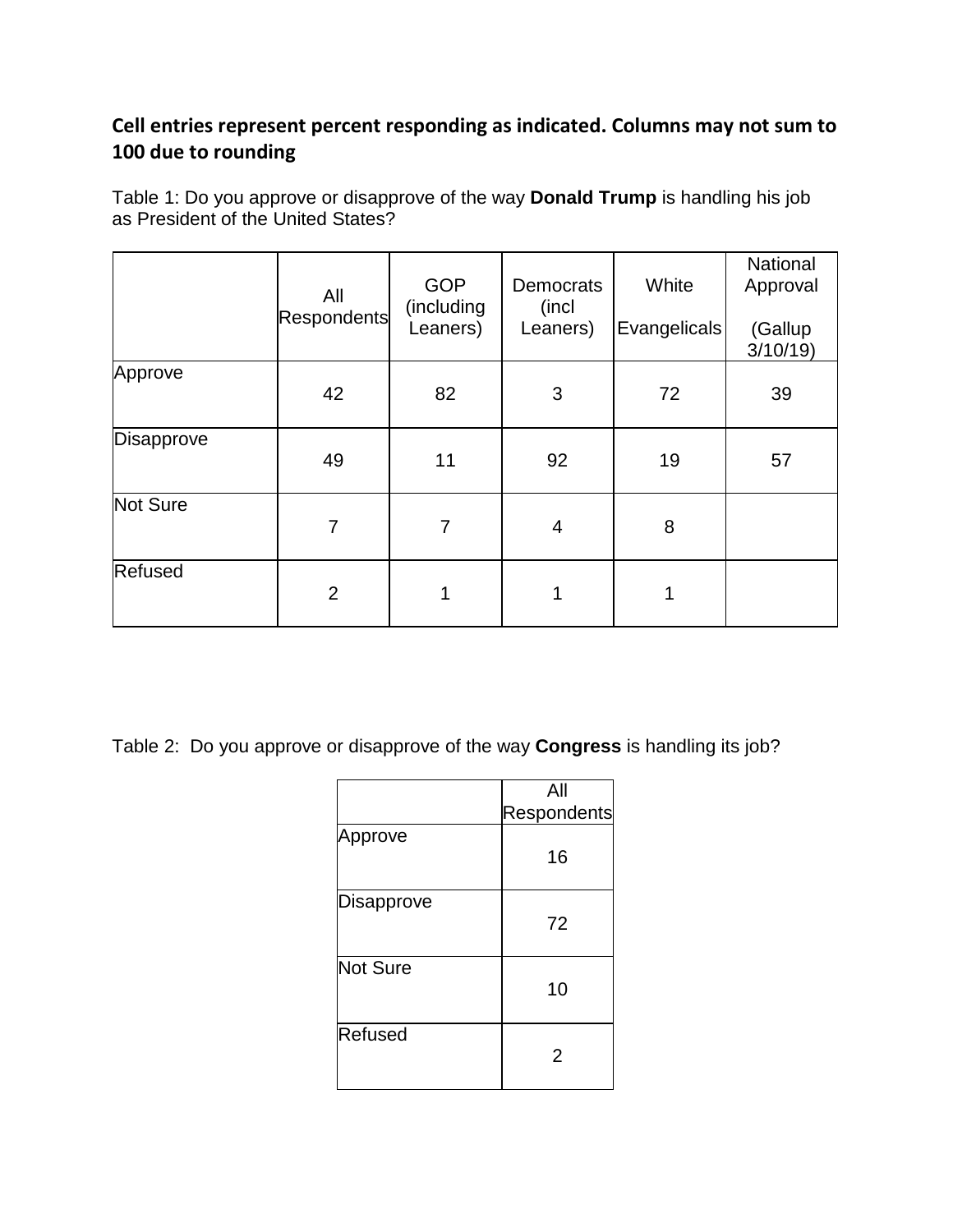Table 3: Do you approve or disapprove of the way **Henry McMaster** is handling his job as Governor of South Carolina?

|            | All<br>Respondents | <b>GOP</b><br>(including<br>Leaners) | <b>Democrats</b><br>(incl<br>Leaners) | Trump<br><b>Supporters</b> |
|------------|--------------------|--------------------------------------|---------------------------------------|----------------------------|
| Approve    | 52                 | 73                                   | 34                                    | 72                         |
| Disapprove | 24                 | 8                                    | 43                                    | 8                          |
| Not Sure   | 21                 | 17                                   | 21                                    | 17                         |
| Refused    | 3                  | $\overline{2}$                       | $\overline{2}$                        | 4                          |

Table 4: Do you approve or disapprove of the way **the South Carolina State Legislature** is handling its job?

|                 | All         |
|-----------------|-------------|
|                 | Respondents |
| Approve         | 43          |
| Disapprove      | 31          |
| <b>Not Sure</b> | 23          |
| <b>Refused</b>  | 3           |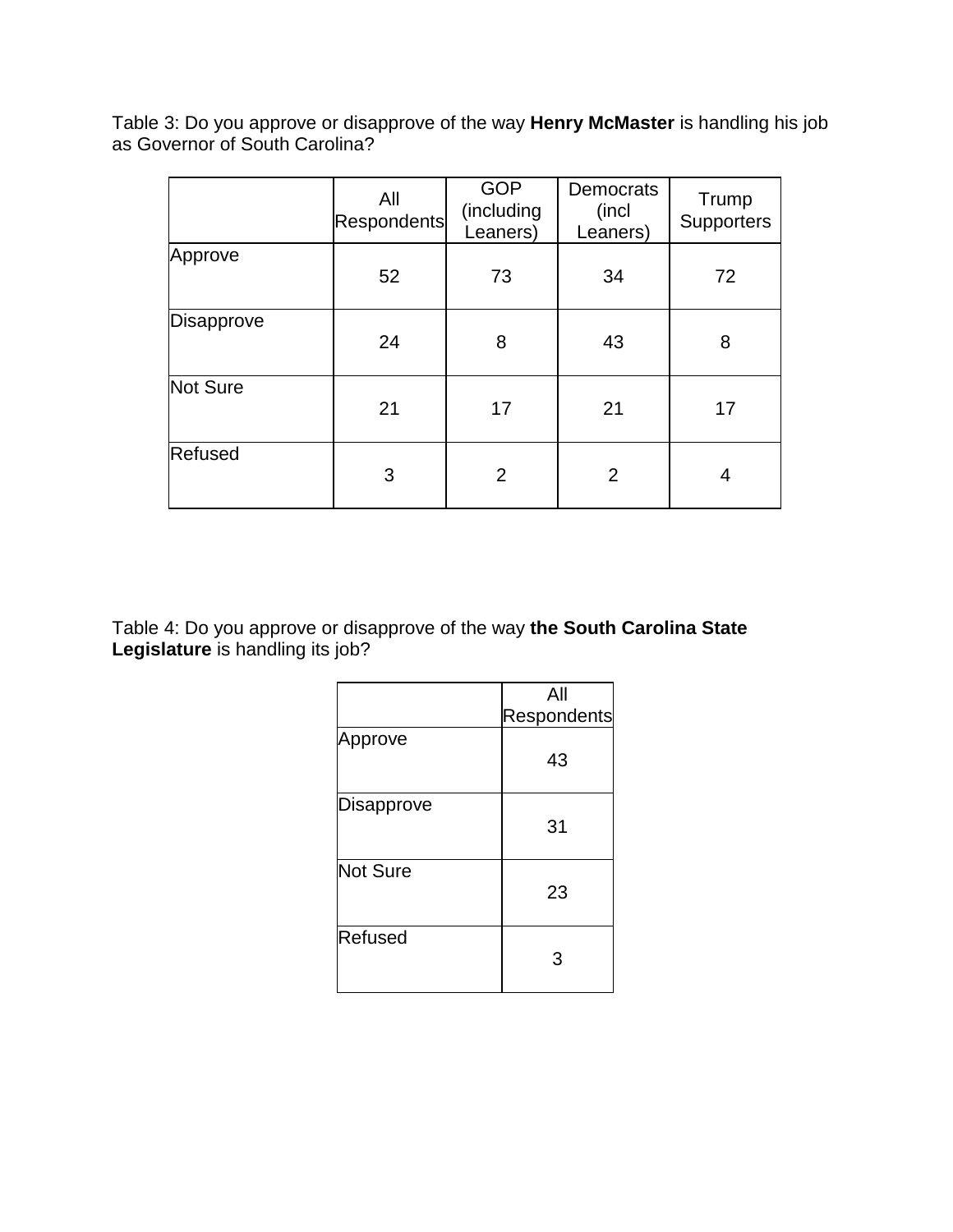Table 5: Do you approve or disapprove of the way **Lindsey Graham** is handling his job as a United States Senator for South Carolina?

|            | All<br>Respondents | <b>GOP</b><br>(including<br>Leaners) | <b>Democrats</b><br>(incl<br>Leaners) | Trump<br>Supporters |
|------------|--------------------|--------------------------------------|---------------------------------------|---------------------|
| Approve    | 49                 | 74                                   | 25                                    | 75                  |
| Disapprove | 38                 | 15                                   | 66                                    | 14                  |
| Not Sure   | 12                 | 10                                   | 8                                     | 10                  |
| Refused    | $\overline{2}$     |                                      | $\overline{2}$                        | $\overline{2}$      |

Table 6: Do you approve or disapprove of the way **Tim Scott** is handling his job as a United States Senator for South Carolina?

|            | All<br>Respondents | <b>GOP</b><br>(including<br>Leaners) | <b>Democrats</b><br>(incl<br>Leaners) | Trump<br><b>Supporters</b> |
|------------|--------------------|--------------------------------------|---------------------------------------|----------------------------|
| Approve    | 55                 | 74                                   | 39                                    | 72                         |
| Disapprove | 22                 | 7                                    | 39                                    | 9                          |
| Not Sure   | 20                 | 17                                   | 18                                    | 16                         |
| Refused    | 3                  | $\overline{2}$                       | 4                                     | 3                          |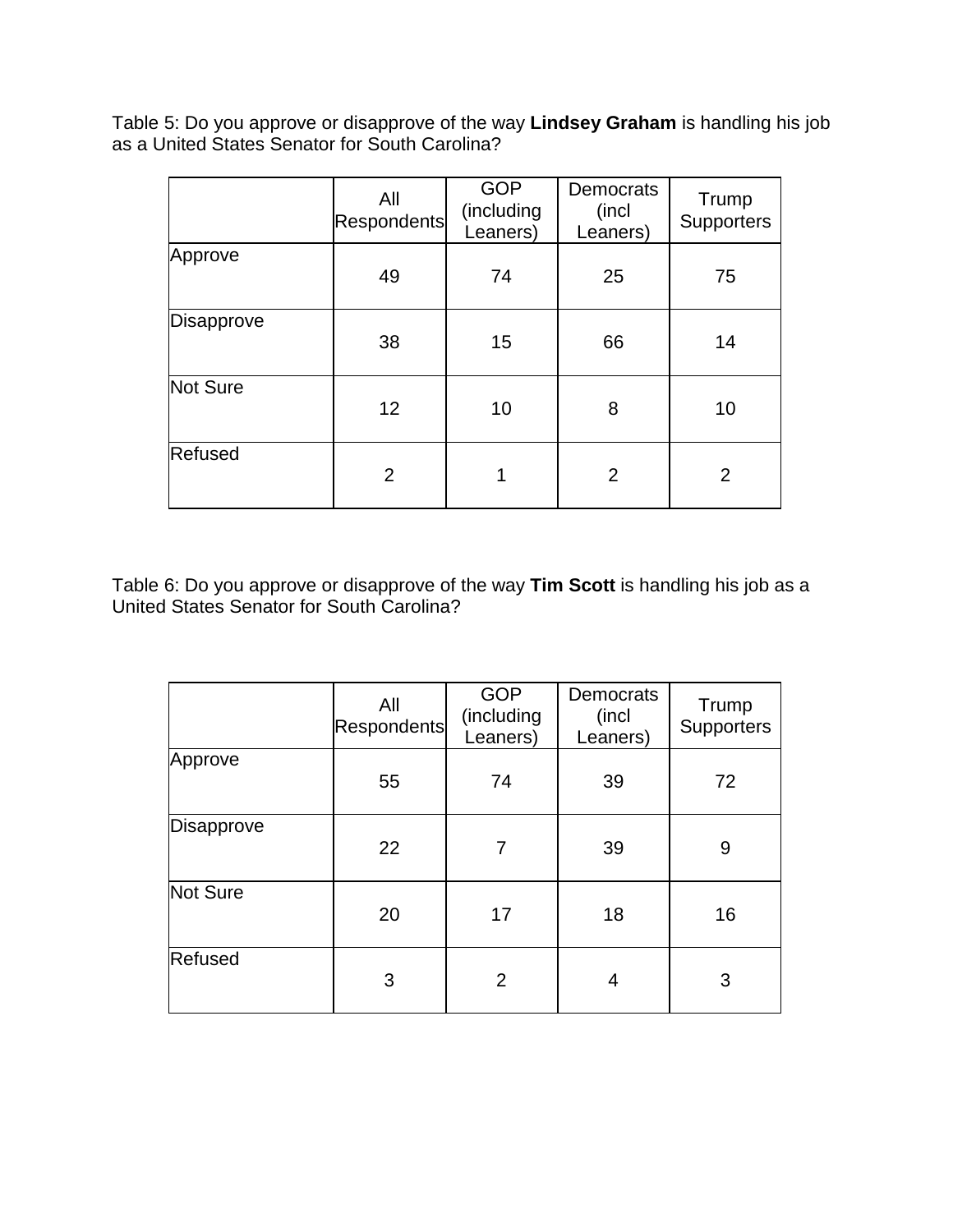Table 7: Thinking about the current path that our nation is taking, do you think our country is on the right track or headed in the wrong direction

|                        | All         |
|------------------------|-------------|
|                        | Respondents |
| <b>Right Track</b>     | 31          |
| <b>Wrong Direction</b> | 60          |
| Don't know/<br>Refused |             |

Table 8: Thinking about the current path that the state of South Carolina is taking, do you think South Carolina is on the right track or headed in the wrong direction?

|                        | All         |
|------------------------|-------------|
|                        | Respondents |
| <b>Right Track</b>     | 53          |
| <b>Wrong Direction</b> | 33          |
| Don't know/<br>Refused | 14          |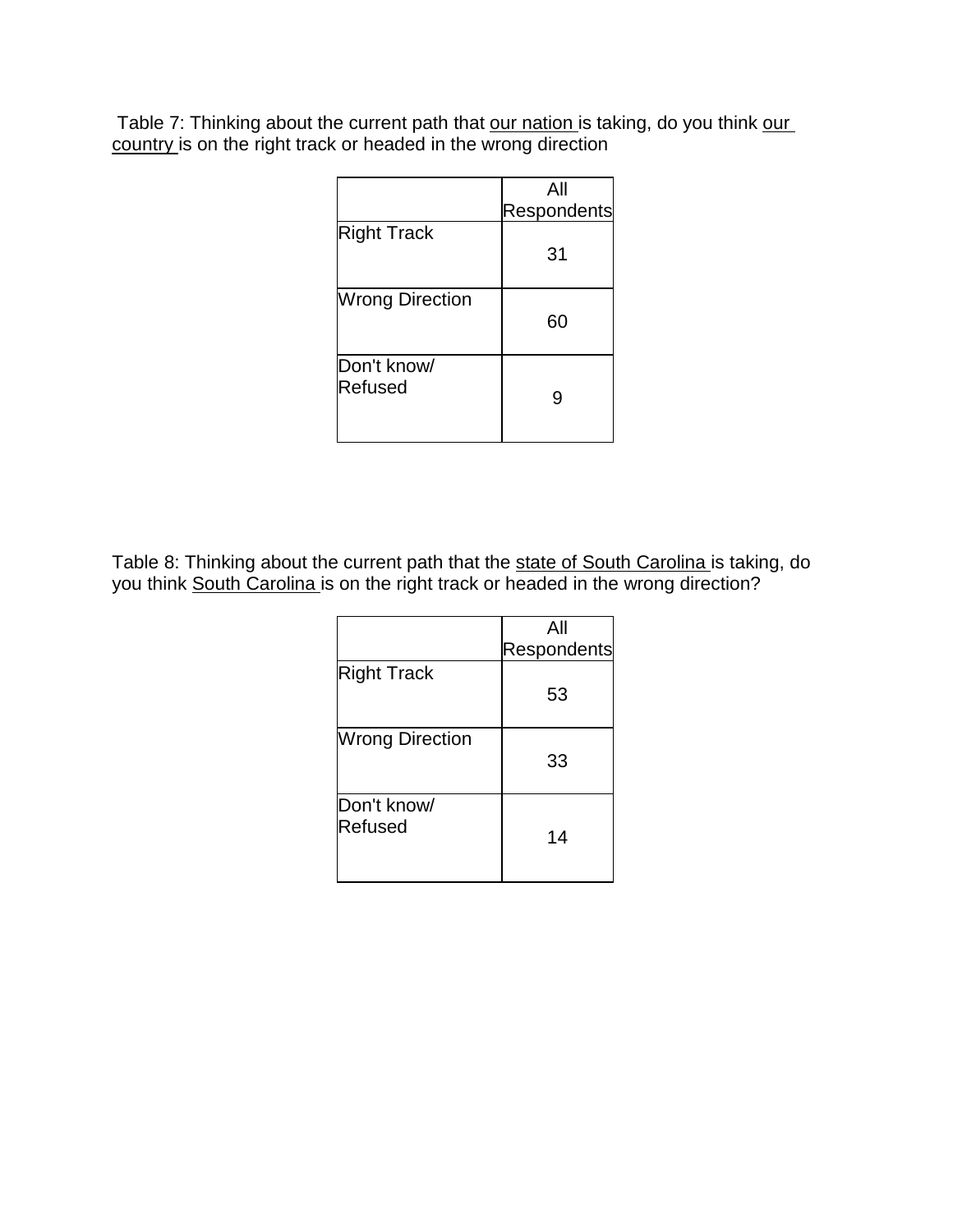Table 9: What do you think is the most important problem facing the United States of America today?

| <b>Respondents</b> |
|--------------------|
| 13.5               |
|                    |
|                    |
|                    |
|                    |
|                    |
|                    |
|                    |
|                    |

Table 10: What do you think is the most important problem facing the state of South Carolina today?

| <b>Top Four</b>                  | All<br><b>Respondents</b> |
|----------------------------------|---------------------------|
| Education                        | 16.8                      |
| Roads/Bridges/<br>Infrastructure | 8.3                       |
| Jobs/Unemployment                | 4.5                       |
| Racism                           | 4.O                       |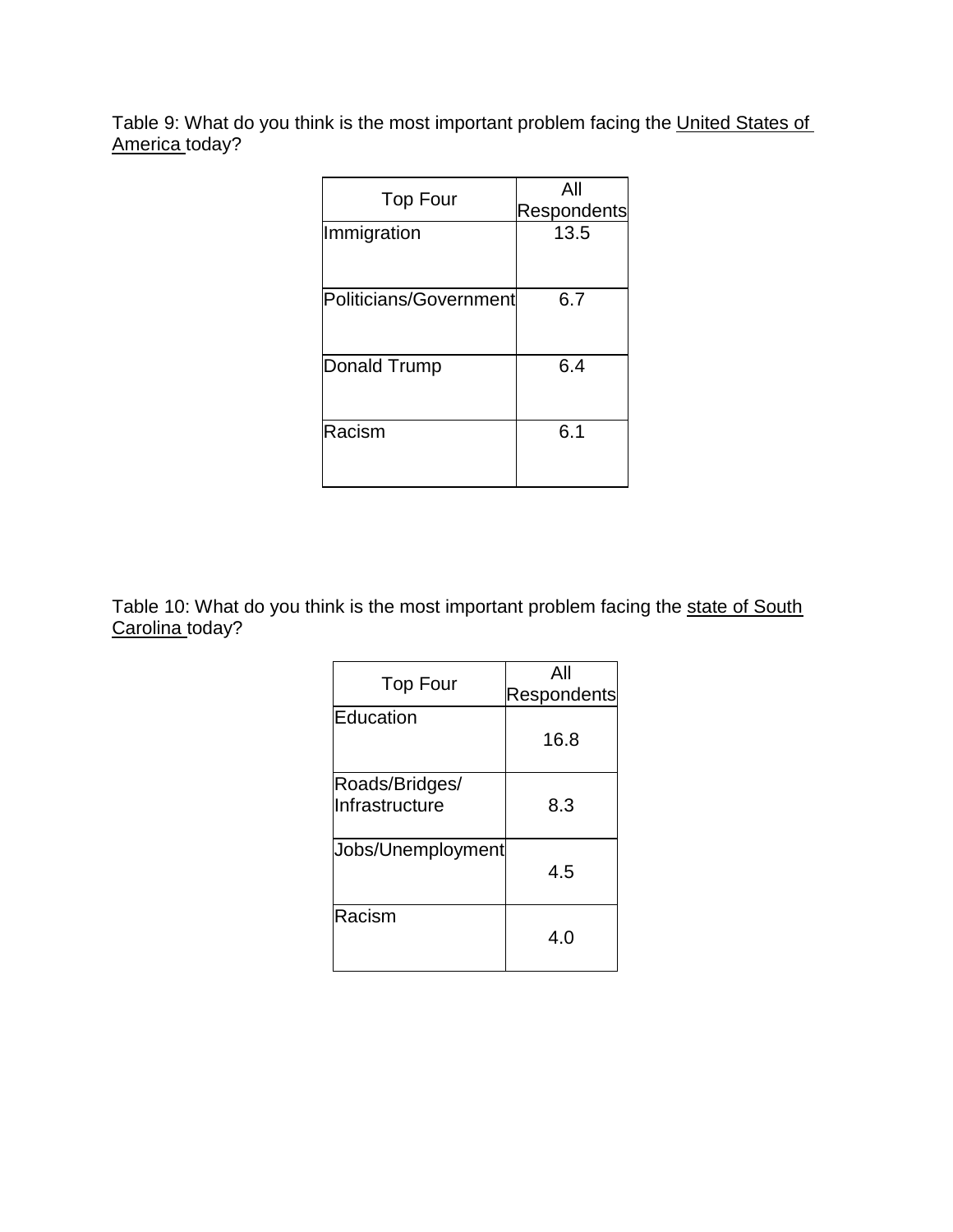Table 11: How would you rate the condition of the economy of the <u>country as a</u> <u>whole t</u>hese days? Is it very good, fairly good, fairly bad, or very bad?

|                    | All            |
|--------------------|----------------|
|                    | Respondents    |
| <b>Very Good</b>   | 20             |
| <b>Fairly Good</b> | 56             |
| <b>Fairly Bad</b>  | 17             |
| Very Bad           | 6              |
| <b>Not Sure</b>    | $\overline{2}$ |
| Refused            |                |

Table 12: Right now, do you think that economic conditions in the country as a whole are getting better or getting worse?

|                           | All         |
|---------------------------|-------------|
|                           | Respondents |
| <b>Getting Better</b>     | 54          |
| <b>Getting Worse</b>      | 37          |
| Not Sure<br>[volunteered] | 8           |
| Refused                   |             |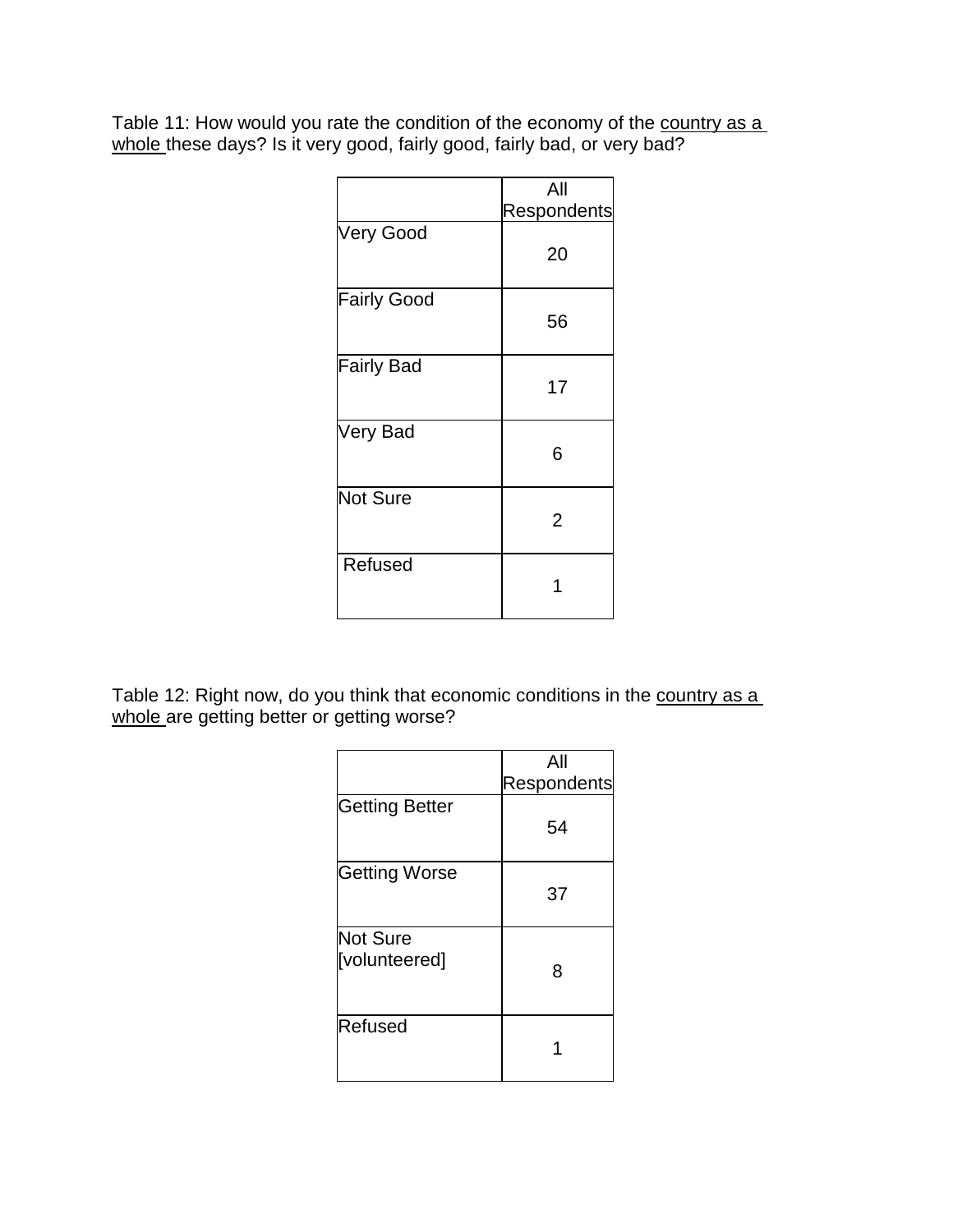Table 13: How would you rate the condition of the economy of <u>South Carolina t</u>hese days? Is it very good, fairly good, fairly bad, or very bad?

|                    | All         |
|--------------------|-------------|
|                    | Respondents |
| <b>Very Good</b>   | 15          |
| <b>Fairly Good</b> | 60          |
| <b>Fairly Bad</b>  | 16          |
| Very Bad           | 6           |
| <b>Not Sure</b>    | 3           |
| Refused            |             |

Table 14: Right now, do you think that economic conditions in <u>South Carolina</u> are getting better or getting worse?

|                           | All         |
|---------------------------|-------------|
|                           | Respondents |
| Getting Better            | 63          |
| <b>Getting Worse</b>      | 24          |
| Not Sure<br>[volunteered] | 12          |
| Refused                   | 2           |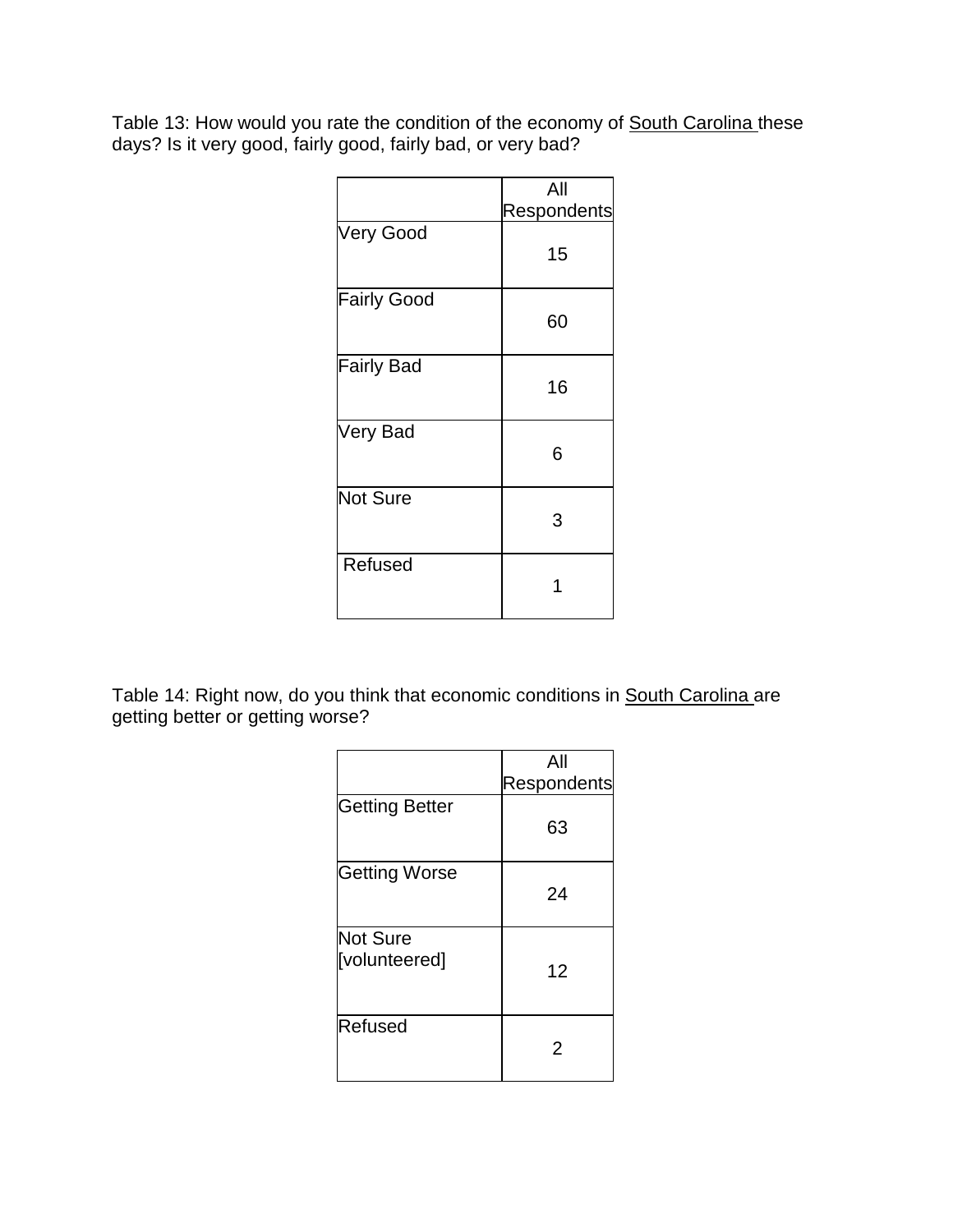Table 15: How would you rate your financial situation today? As excellent, good, only fair, or poor?

|                  | All         |
|------------------|-------------|
|                  | Respondents |
| <b>Excellent</b> | 16          |
| Good             | 44          |
| <b>Only Fair</b> | 29          |
| Poor             | 9           |
| <b>Not Sure</b>  | ი           |
| <b>Refused</b>   |             |

Table 16: Right now, do you think that <u>your f</u>inancial situation as a whole is getting better or getting worse?

|                           | All         |
|---------------------------|-------------|
|                           | Respondents |
| Getting Better            | 69          |
| <b>Getting Worse</b>      | 18          |
| Not Sure<br>[volunteered] | 12          |
| Refused                   | 2           |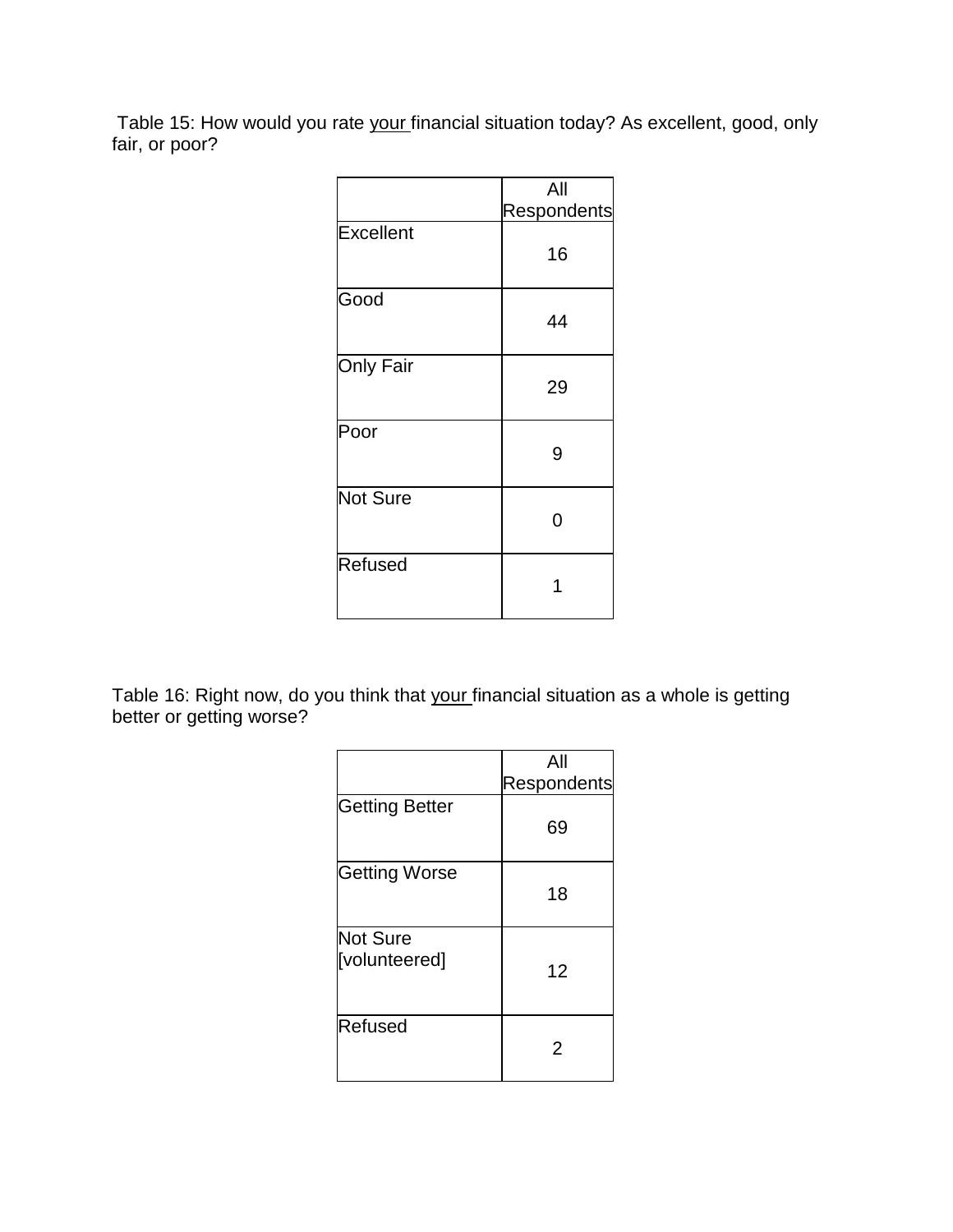Table 17: Currently, when a person purchases a firearm, if the background check takes longer than three days to come back, the buyer may receive the firearm without a completed background check if the seller agrees. Would you support or oppose legislation that would require a completed background check before a buyer can take possession of a firearm, even if the background check takes longer than three days to come back?

|                           | All<br>Respondents | <b>GOP</b><br>(including<br>Leaners) | Democrats<br>(incl<br>Leaners) |
|---------------------------|--------------------|--------------------------------------|--------------------------------|
| Support                   | 80                 | 80                                   | 83                             |
| Oppose                    | 17                 | 16                                   | 16                             |
| Not Sure<br>[volunteered] | 2                  | 3                                    |                                |
| Refused                   |                    |                                      |                                |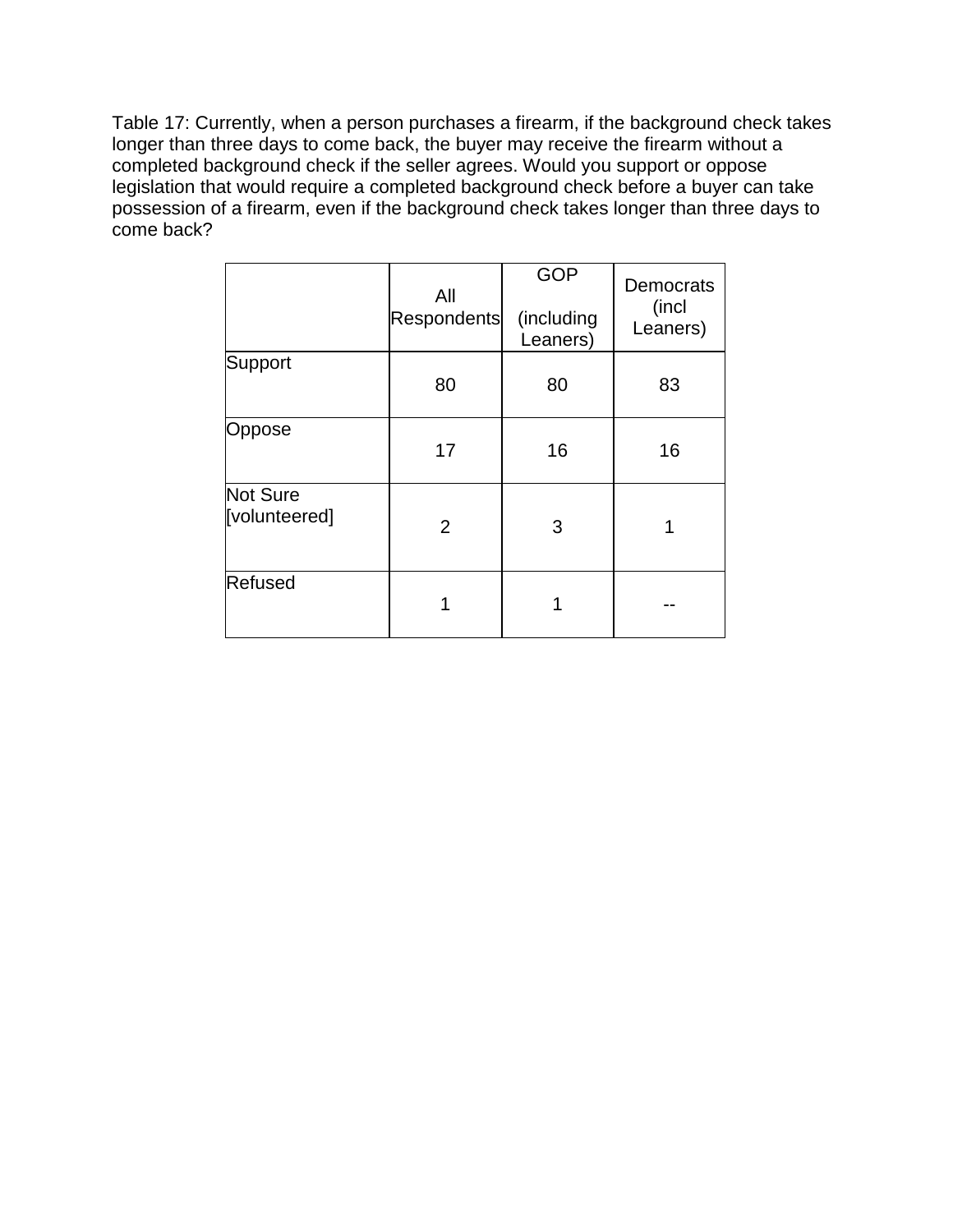Table 18: Do you believe a woman should or should not be able to legally obtain an abortion if her doctor says the pregnancy is a threat to her health or that the fetus is not viable?

|                           | All<br><b>Respondents</b> | <b>GOP</b><br>(including<br>Leaners) | <b>Democrats</b><br>(incl<br>Leaners) | White<br>Evangelicals | All<br>Evangelicals | Attend<br>Church<br>Weekly<br>(all) |
|---------------------------|---------------------------|--------------------------------------|---------------------------------------|-----------------------|---------------------|-------------------------------------|
| Should                    | 73                        | 67                                   | 82                                    | 58                    | 63                  | 65                                  |
| Should NOT                | 17                        | 24                                   | 10                                    | 31                    | 26                  | 23                                  |
| Not sure<br>[volunteered] | 7                         | $6\phantom{1}6$                      | 6                                     | $6\phantom{1}6$       | $\overline{7}$      |                                     |
| Refused                   | 4                         | 3                                    | 3                                     | 4                     | 5                   | 5                                   |

[CALLER: if they ask what 'not viable' means, say, "unlikely to survive after birth."]

Table 19: Do you believe a woman should or should not be able to legally obtain an abortion if the pregnancy was caused by rape or incest?

|                           | All<br><b>Respondents</b> | <b>GOP</b><br>(including<br>Leaners) | Democrats<br>(incl<br>Leaners) | White<br>Evangelicals | All<br>Evangelicals | Attend<br>Church<br>Weekly<br>(all) |
|---------------------------|---------------------------|--------------------------------------|--------------------------------|-----------------------|---------------------|-------------------------------------|
| Should                    | 70                        | 59                                   | 84                             | 46                    | 54                  | 56                                  |
| Should NOT                | 20                        | 32                                   | 8                              | 42                    | 34                  | 32                                  |
| Not sure<br>[volunteered] | $6\phantom{1}6$           | 6                                    | 5                              | 8                     | $\overline{7}$      | 6                                   |
| Refused                   | 5                         | $\overline{4}$                       | 3                              | 5                     | 5                   | 6                                   |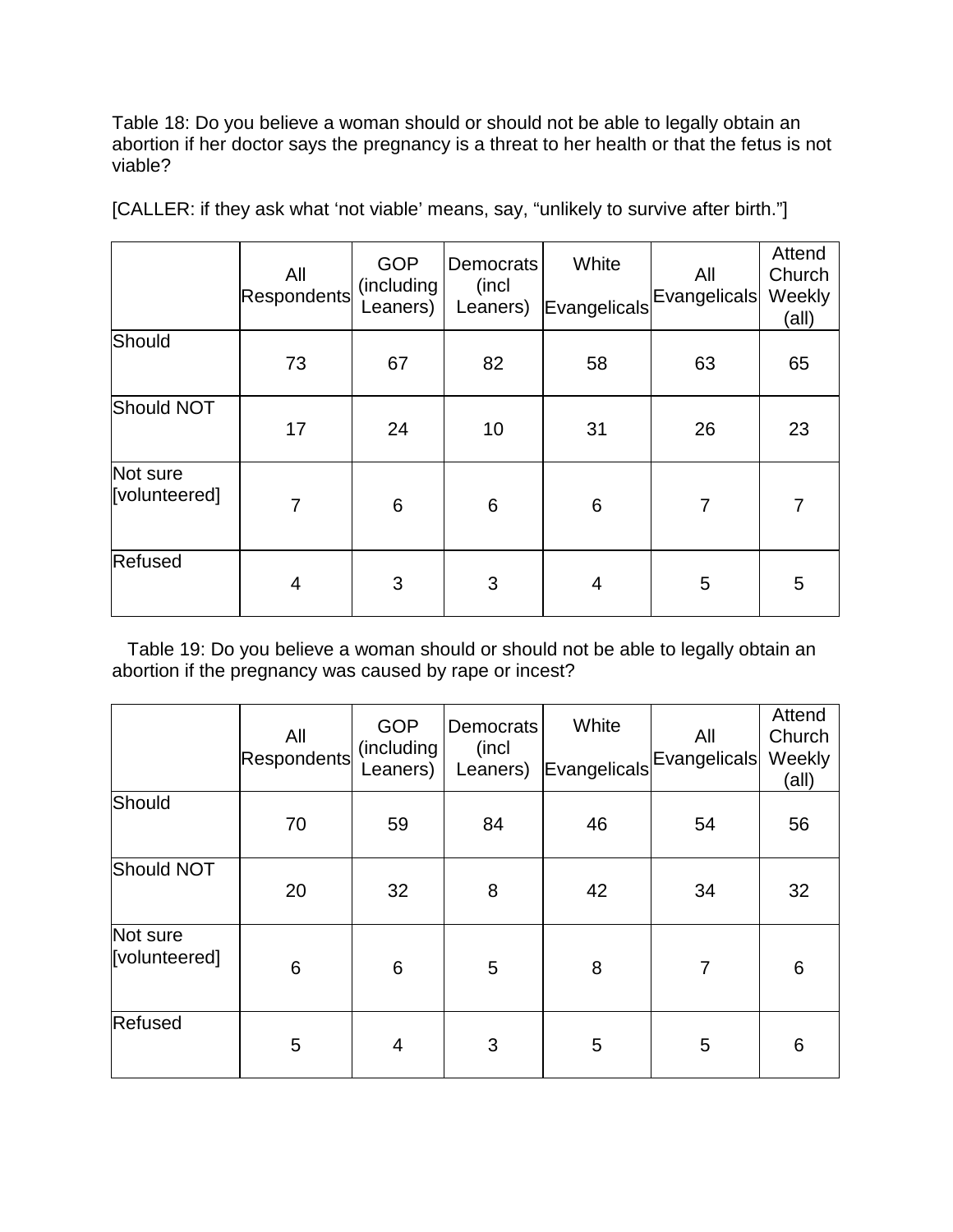Table 20: Do you believe a woman should or should not be able to legally obtain an abortion if the pregnancy was unplanned and she does not feel ready or able to care for a child?

|                           | All<br>Respondents | <b>GOP</b><br>(including<br>Leaners) | Democrats<br>(incl<br>Leaners) | White<br>Evangelicals | All<br>Evangelicals | Attend<br>Church<br>Weekly<br>(all) |
|---------------------------|--------------------|--------------------------------------|--------------------------------|-----------------------|---------------------|-------------------------------------|
| Should                    | 40                 | 22                                   | 62                             | 16                    | 24                  | 25                                  |
| Should NOT                | 52                 | 72                                   | 31                             | 79                    | 70                  | 68                                  |
| Not sure<br>[volunteered] | 5                  | 3                                    | 6                              | 3                     | 3                   | 4                                   |
| Refused                   | 3                  | $\overline{2}$                       | 3                              | $\overline{2}$        | 3                   | 3                                   |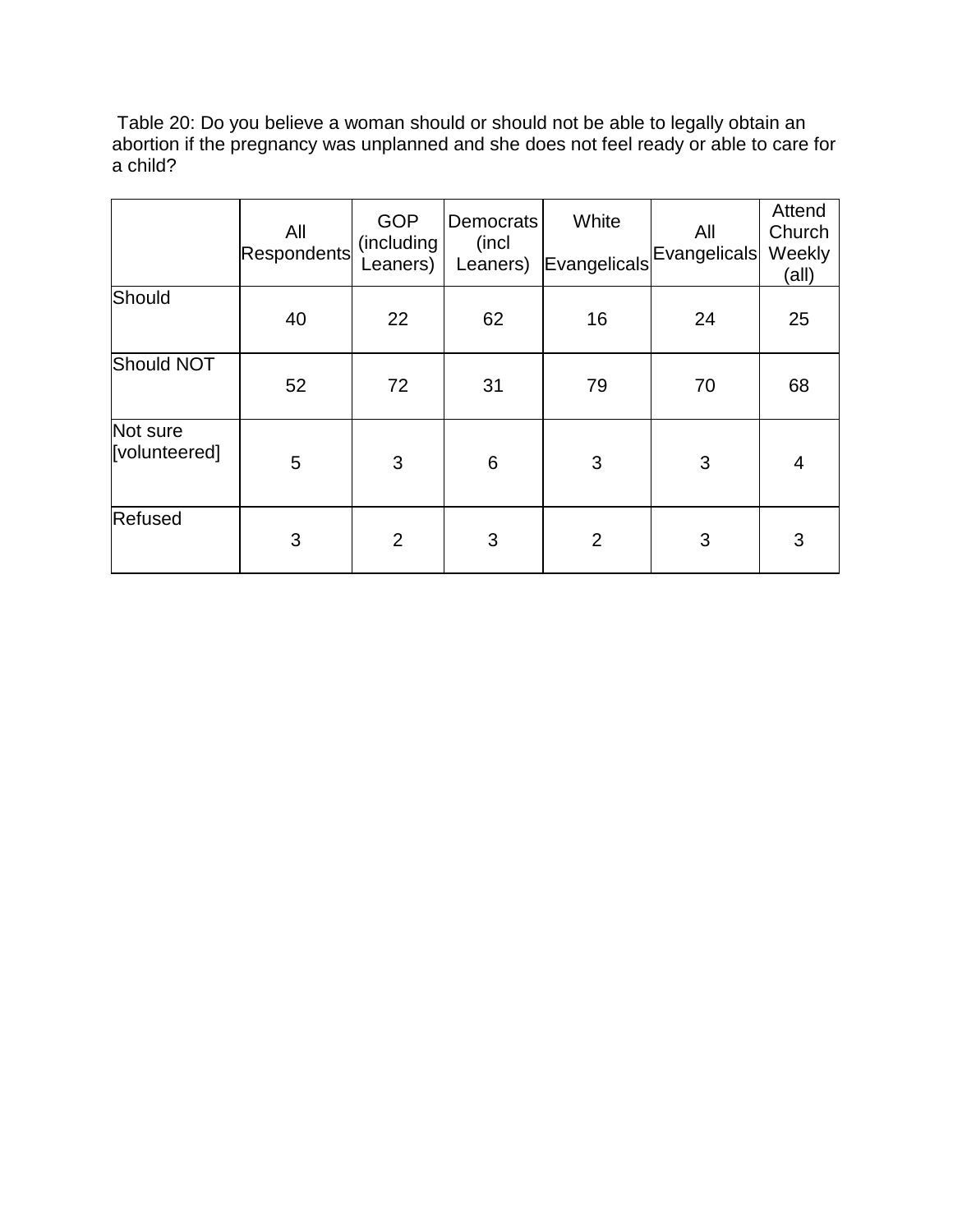Table 21: In vitro fertilization is a procedure where a woman who is having difficulty becoming pregnant has some of her eggs removed. They are fertilized by sperm in the laboratory and implanted into the woman. Because it often takes multiple attempts, several eggs are fertilized and extras are frozen and stored by a clinic. After a successful pregnancy, these extra fertilized eggs, or embryos, are no longer needed.

In your opinion, what should be done with the unneeded embryos. Should they be

[CALLER: rotate first three]

Disposed of OR Donated for use in scientific research OR Kept frozen indefinitely

or do you think something else should be done with them

|                                     | All<br>Respondents | <b>GOP</b><br>(including<br>Leaners) | <b>Democrats</b><br>(incl<br>Leaners) |  |
|-------------------------------------|--------------------|--------------------------------------|---------------------------------------|--|
| Disposed of                         | 20                 | 21                                   | 21                                    |  |
| Scientific Research                 | 33                 | 30                                   | 34                                    |  |
| Frozen indefinitely                 | 11                 | 10                                   | 13                                    |  |
| Something else*                     | 21                 | 22                                   | 21                                    |  |
| In Vitro should be<br>illegal [vol] | 0                  | 0                                    |                                       |  |
| Not sure<br>[volunteered]           | 12                 | 15                                   | 8                                     |  |
| Refused                             | 4                  | 3                                    | 4                                     |  |

\* This choice skipped to an opened response where the respondent could tell the caller what the "something else" was; the overwhelming responses here were variations of "let the mother/couple decide what to do with them." The other responses that came up multiple times were variations of "donating the eggs to an infertile couple."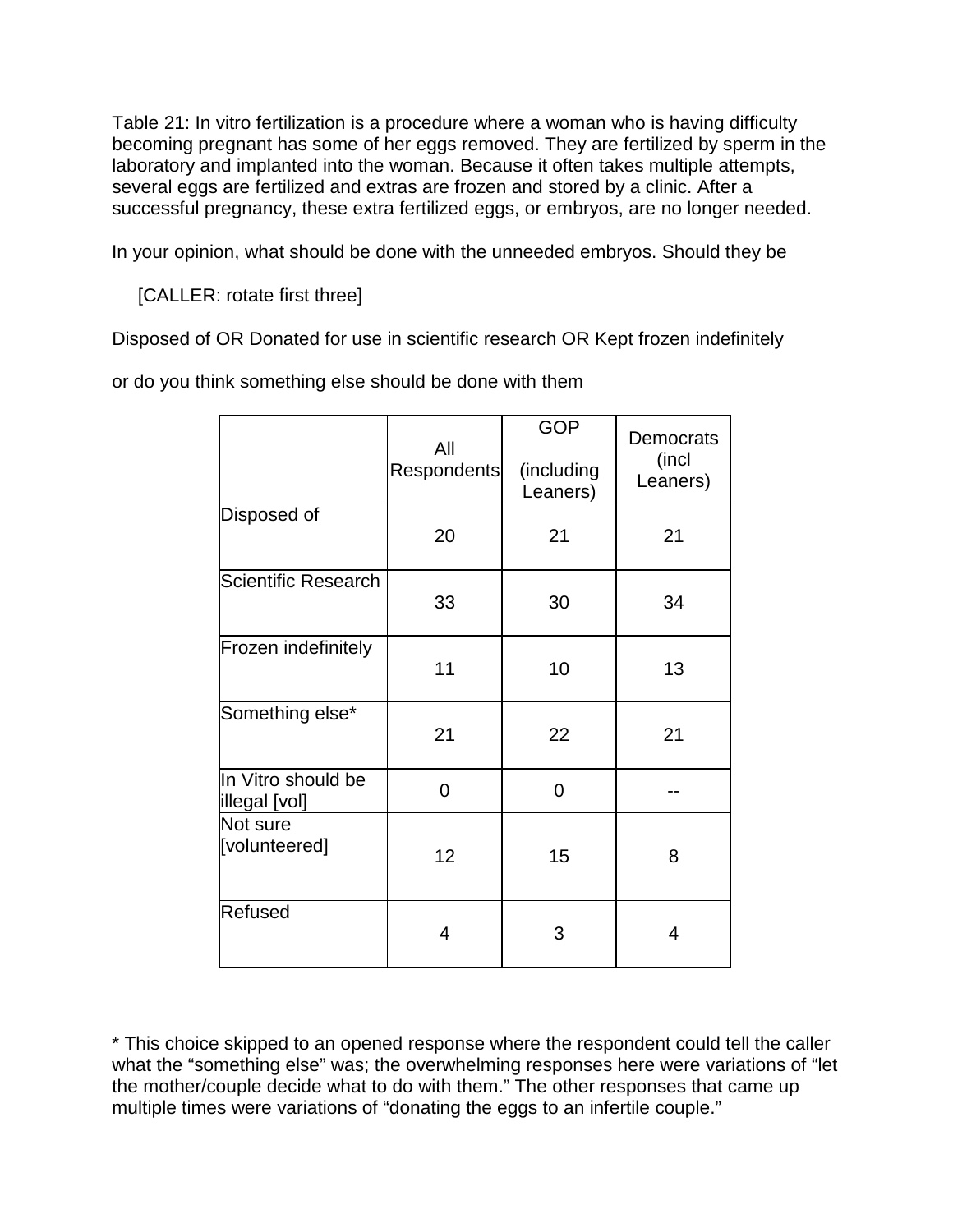Table 22: Seismic testing for oil and gas in the ocean floor involves ships towing several dozen air guns which shoot pressurized blasts that form sound waves that travel through the water column to the seafloor. The echoes of those sound waves provide information about what lies beneath.

[CALLER: rotate]

Supporters say this is the most accurate way to determine where to drill for oil or gas

Opponents say the powerful sound waves can harm marine animals and the environment.

Would you support or oppose seismic testing for oil and gas off the coast of South Carolina?

|                                  | All<br>Respondents | <b>GOP</b><br>(including<br>Leaners) | <b>Democrats</b><br>(incl<br>Leaners) |
|----------------------------------|--------------------|--------------------------------------|---------------------------------------|
| Support                          | 31                 | 47                                   | 15                                    |
| Oppose                           | 61                 | 42                                   | 80                                    |
| <b>Not Sure</b><br>[volunteered] | 8                  | 10                                   | 5                                     |
| Refused                          |                    |                                      |                                       |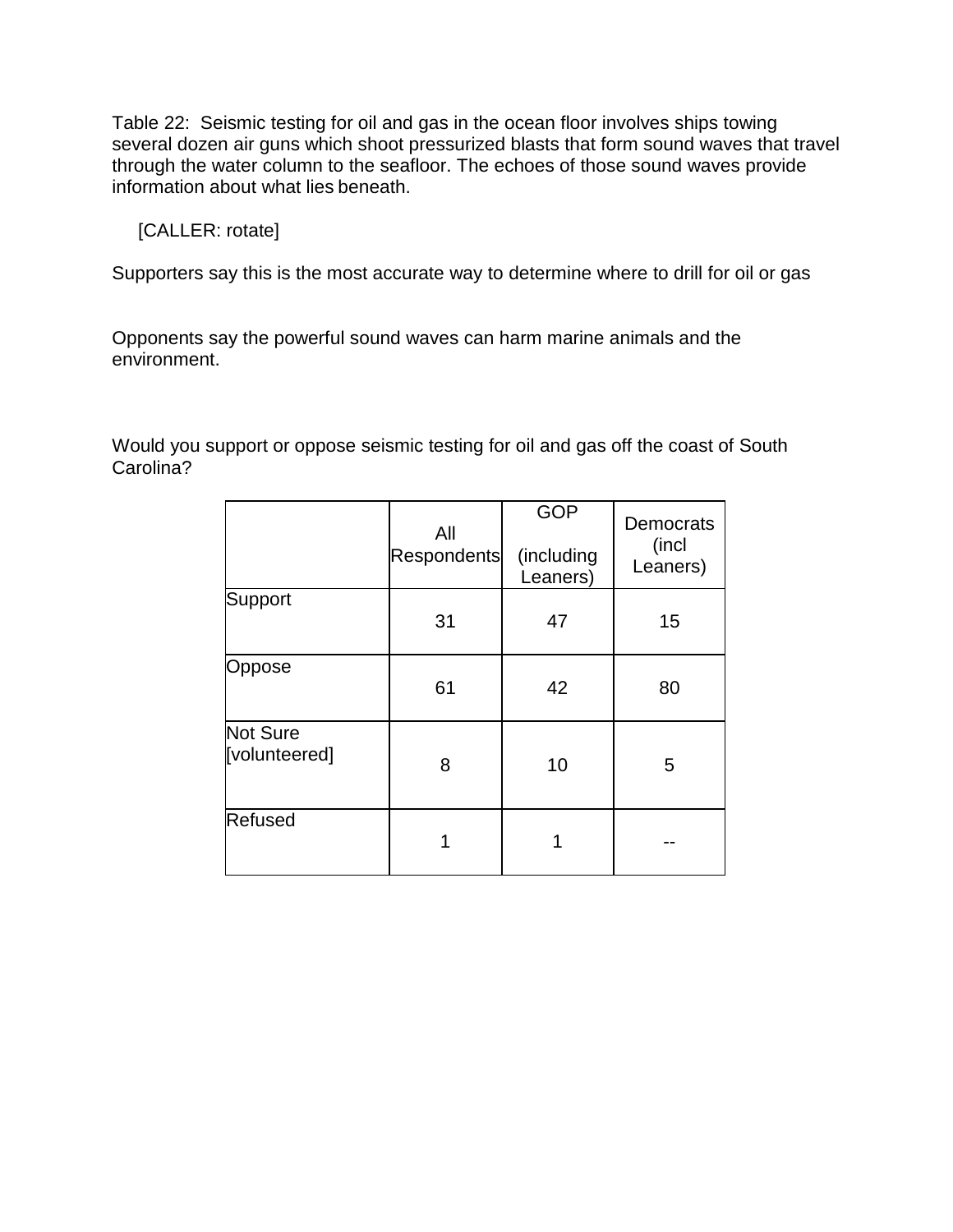Table 23: Do you support or oppose permitting drilling for oil off of the South Carolina coast?

|                           |             | <b>GOP</b><br>All      |                   | All<br><b>Respondents</b>    |
|---------------------------|-------------|------------------------|-------------------|------------------------------|
|                           | Respondents | (including<br>Leaners) | (incl<br>Leaners) | Feb 2018<br>Winthrop<br>Poll |
| Support                   | 37          | 55                     | 18                | 41                           |
| Oppose                    | 56          | 39                     | 76                | 51                           |
| Not Sure<br>[volunteered] | 6           | 5                      | 5                 | 7                            |
| Refused                   |             |                        |                   |                              |

Table 24: Partisan Self-identification

|                                         | Self -<br>Identification | Leaners as<br>Partisan* |
|-----------------------------------------|--------------------------|-------------------------|
| <b>Strong Republican</b>                | 24                       |                         |
| Not so strong<br>Republican             | 12                       | 44                      |
| Independent-<br>Leans Republican        | 8                        |                         |
| Independent-<br>Does Not Lean           | 15                       | 15                      |
| Independent-<br><b>Leans Democratic</b> | 10                       |                         |
| Not so strong<br>Democrat               | 8                        | 36                      |
| <b>Strong Democrat</b>                  | 18                       |                         |
| <b>Something Else</b>                   | 4                        | 4                       |
| Refused/Don't<br>Know                   | 2                        | 2                       |

\*Research consistently shows that Leaners vote at least as reliably partisan as "not so strong" partisans.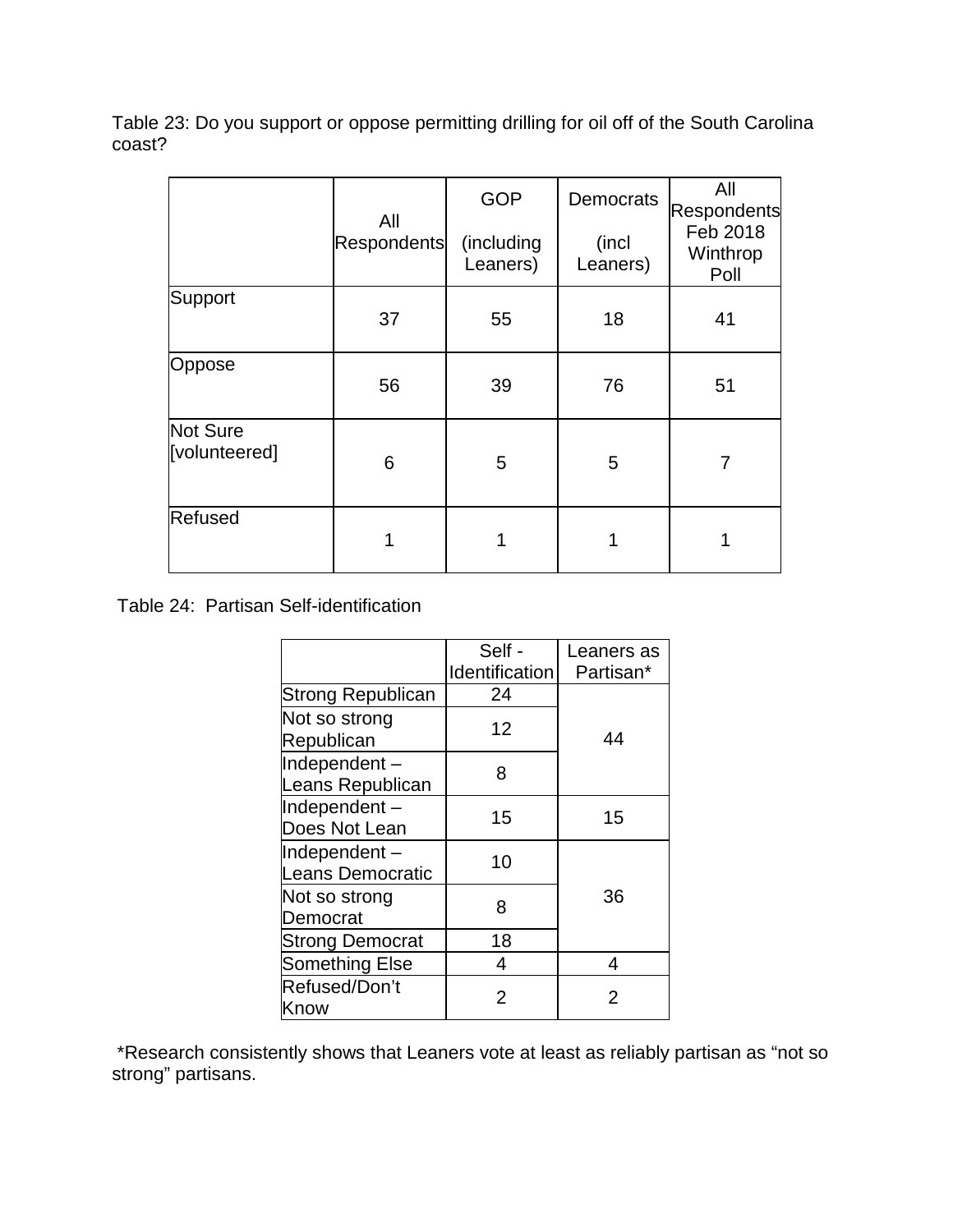Table 25: Recently, you may have noticed that Climate Change has been getting some attention in the news. Climate Change, sometimes called global warming, refers to the idea that the world's *average* temperature has been increasing over the past 150 years, may be increasing more in the future, and that the world's climate may change as a result.

Which of the following comes closest to your opinion: [CALLER: rotate answers]

Climate change is happening, but it is primarily a natural process

Climate change is happening, and humans are the primary cause

Climate change is happening, and it is an equal combination of humans and a natural process

# OR

Climate change is **NOT** really happening

|                                           | All<br>Respondents | <b>GOP</b><br>(including<br>Leaners) | Democrats<br>(incl<br>Leaners) |
|-------------------------------------------|--------------------|--------------------------------------|--------------------------------|
| Is happening,<br>natural process          | 22                 | 35                                   | 12                             |
| Is happening,<br>humans to blame          | 29                 | 11                                   | 46                             |
| Is happening,<br>equal humans &<br>nature | 39                 | 43                                   | 33                             |
| Is NOT happening                          | 6                  | 10                                   | 4                              |
| Not Sure                                  | 4                  | 1                                    | 5                              |
| <b>Refused</b>                            |                    | 1                                    | 1                              |